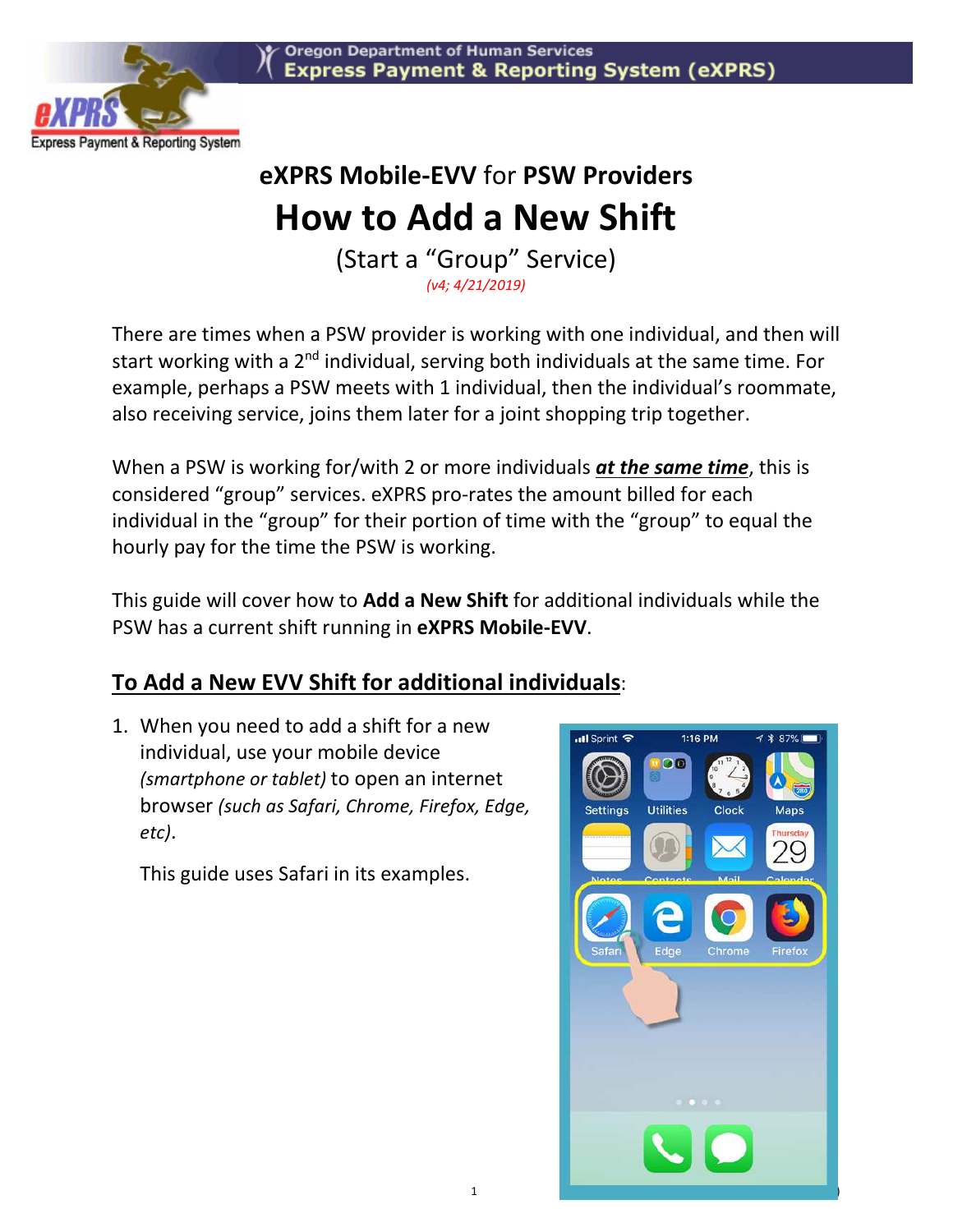2. In the browser app you have selected, type in the website address for eXPRS into your browser search window.

eXPRS website address: https://apps.state.or.us/exprsWeb/

**Pro Tip:** Save the eXPRS website in your Bookmarks or Favorites so you can select it quickly the next time you need to use **eXPRS Mobile-EVV**.

3. On the **eXPRS Mobile-EVV** login page, use your regular eXPRS **Login Name** & **Password** to login.

This is the same login information you use to login to the eXPRS website on a computer.

Tap **SUBMIT** to login.



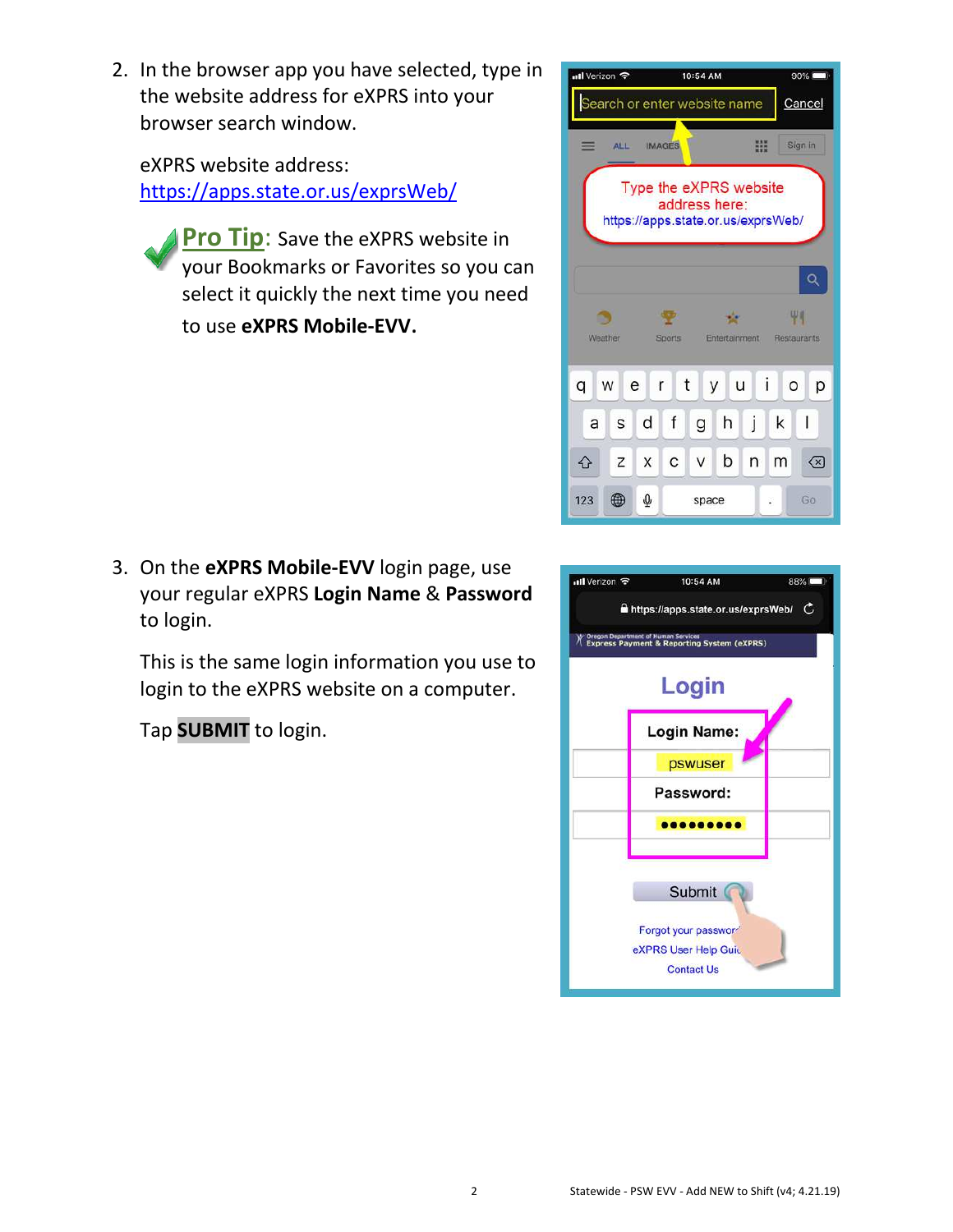4. Review the Important Messages.

Information in this page includes notification of:

- expiration date of your PSW credentials *(example A)*,
- expiration of one or more of your SPA authorizations *(example B)*
- other important **Things to Know**.

Tap on the **Acknowledge** button to continue.



5. Once you have successfully logged in, you will see your "**Dashboard**" screen.

This screen will show open shifts you currently have running for individuals with whom you are working, the **Start Time** & **Start Date** of that running shift.

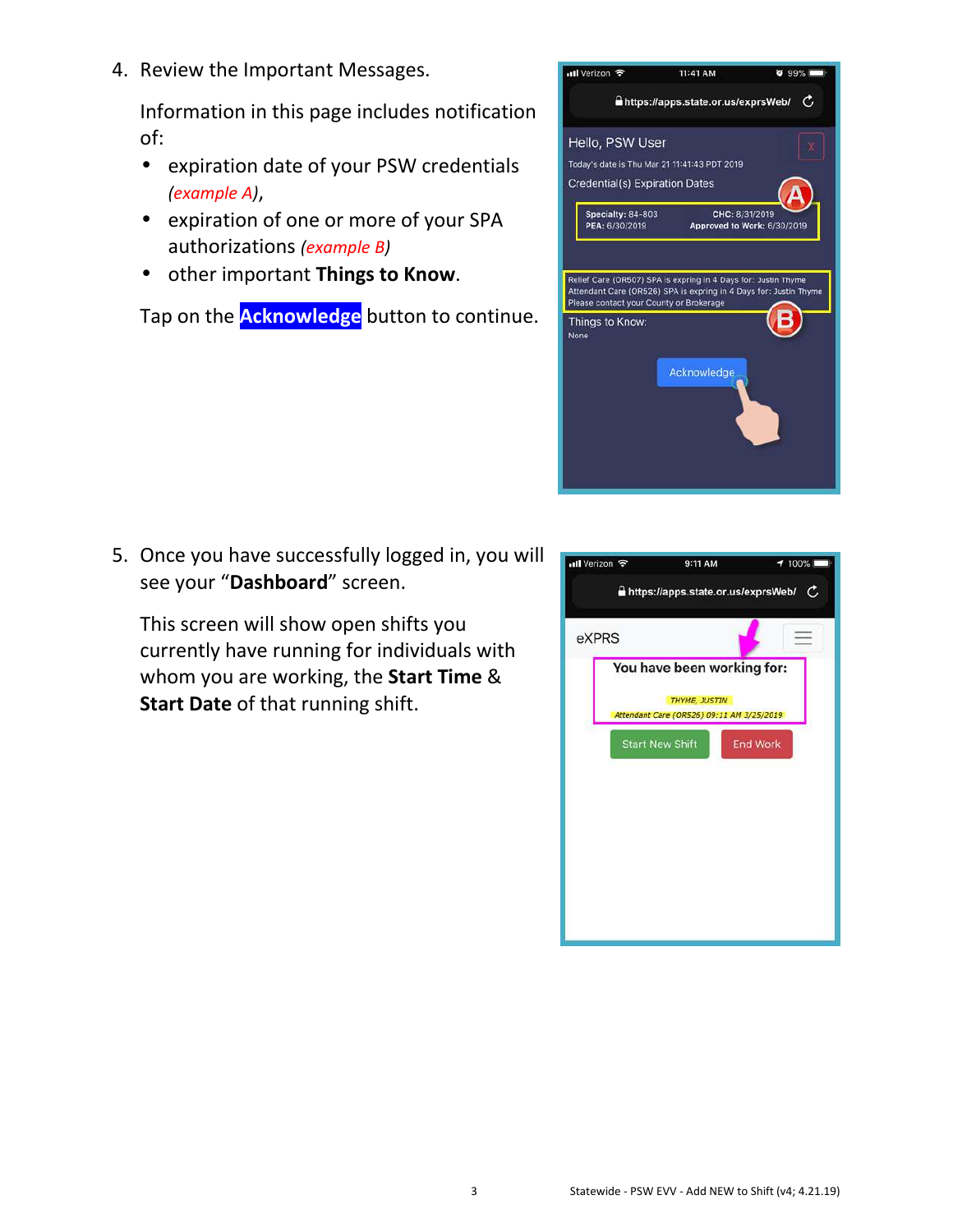6. To **ADD** a **NEW SHIFT** for an individual to this current shift – meaning you would now be working with a "group" of 2 *(or more)* individuals at the same time - tap on the **Start New Shift** button.



7. From the list of active service authorizations showing, tap on the service you are about **ADD a NEW SHIFT** to work.

The service button will turn dark when selected.

You can select only 1 service at a time.

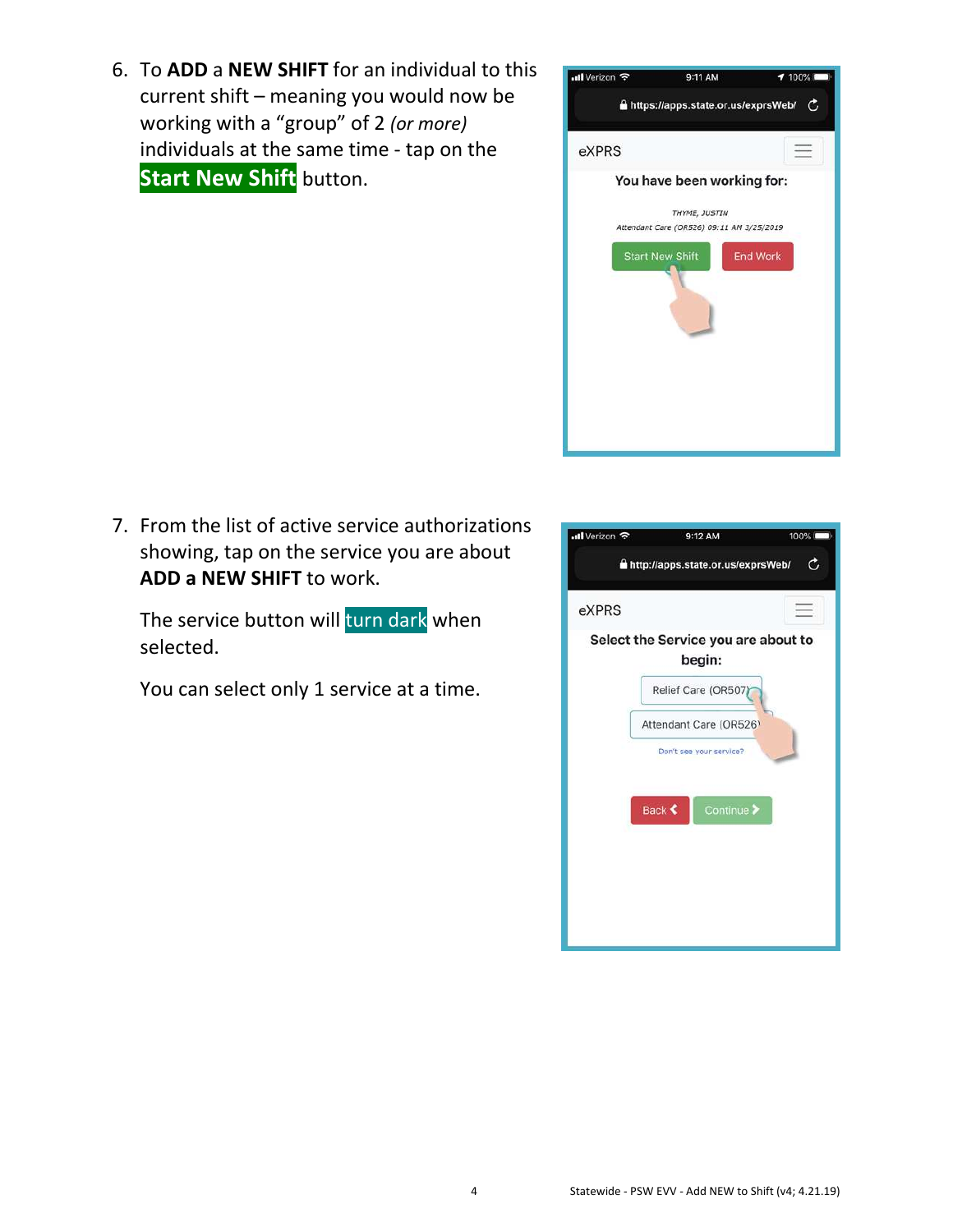8. With the service selected to **ADD a New SHIFT**, tap the **Continue >** button to move to the next screen.



9. In in the "*Select the Individuals…*" screen, you will see a list of remaining individuals that you can begin a shift for the selected service.

In this screen, only individuals who have active authorizations for the service you selected *and who you do not have a current shift running* will show.

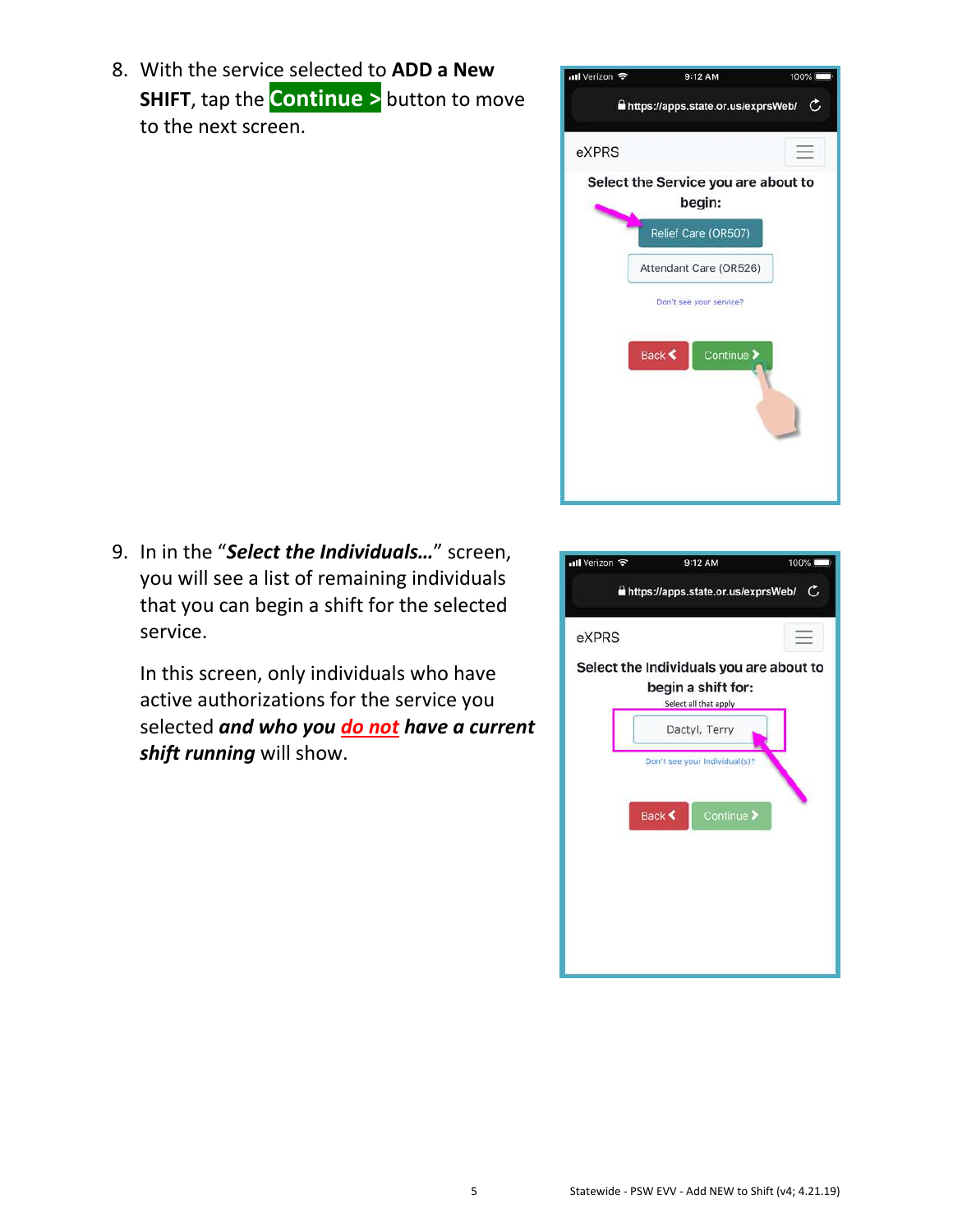10. Tap on the individual's name you want to **ADD a SHIFT** to work to select them.



11. Once you've tapped on an individual(s) name the button for them will turn dark when selected.

Tap on the green **Continue >** button to move to the next screen.

If you need to make changes, use the **< Back** button to return to the previous screens.

*Always use the* **< Back** *button to go back. Do not* use your browser app's back button.

| ull Verizon                        | 9:12 AM                                                                                                 | 100% |  |
|------------------------------------|---------------------------------------------------------------------------------------------------------|------|--|
| https://apps.state.or.us/exprsWeb/ |                                                                                                         |      |  |
| eXPRS                              |                                                                                                         |      |  |
|                                    | Select the Individuals you are about to<br>begin a shift for:<br>Select all that apply<br>Dactyl, Terry |      |  |
|                                    | Don't see your Individual(s)?                                                                           |      |  |
|                                    | <b>Back ₹</b><br>Continue >                                                                             |      |  |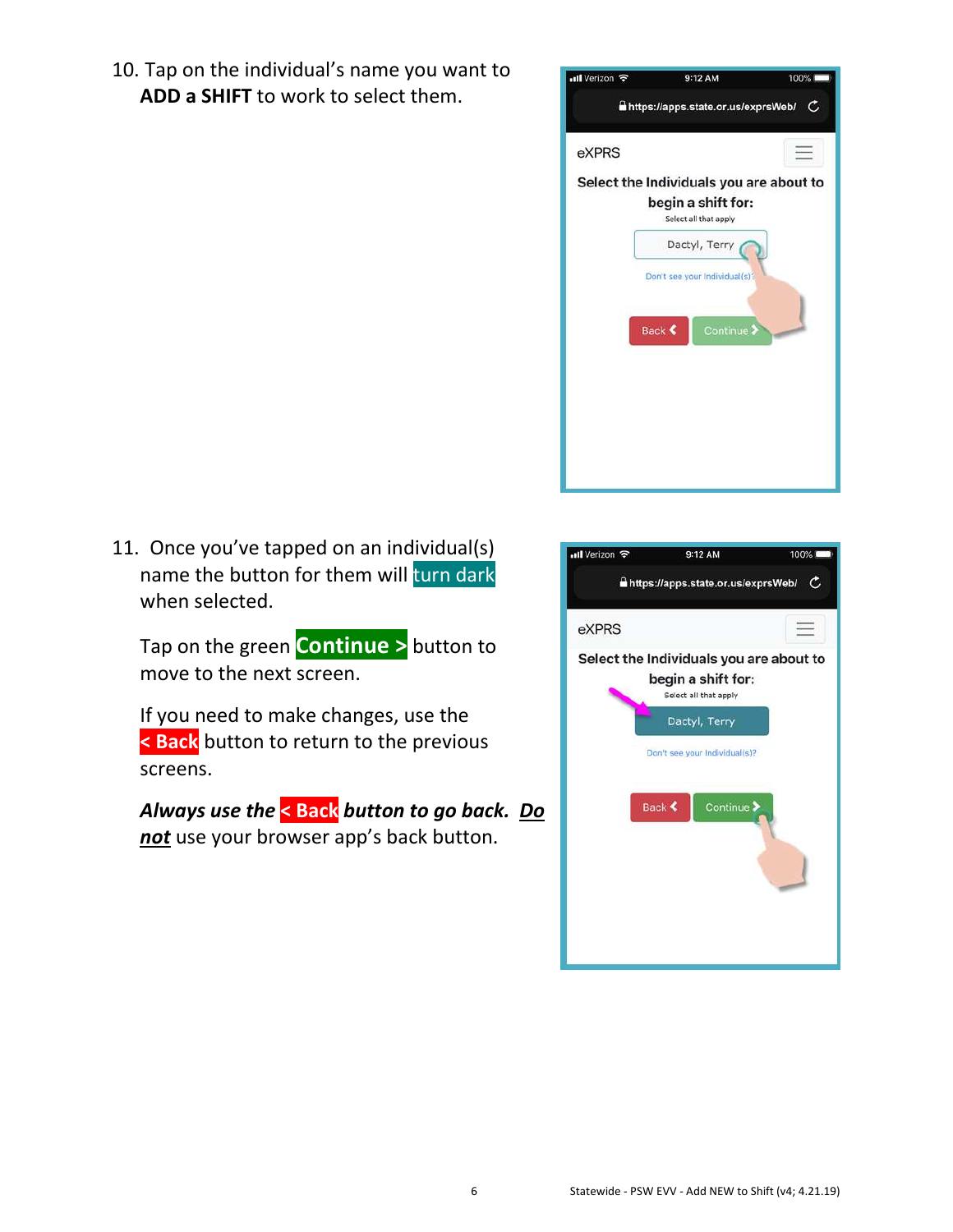12. You will now see the "*Please Confirm…*" screen showing the Service & the Individual(s) you selected & are about to begin working to **ADD a NEW SHIFT**.

## *Please review this information CAREFULLY!*

If the service & individual information is **Correct**, tap the **Begin Work** button to start & add your new shift.

If the service or individual(s) listed are *Incorrect*, use the **< Back** button to return to the previous screens & make the correct selections needed.

13. Depending on how the **Location** preferences are set on your mobile device *AND* browser you are using, you *might* receive a pop-up message asking you to confirm your location where you are starting your shift.

If you get a pop-up message, tap **OK** to continue.

**eXPRS Mobile-EVV** will capture a 'point-intime snapshot' of where you are **ONLY** at the time you **START** & **END** a shift, which *is a requirement of the federal law for EVV*.



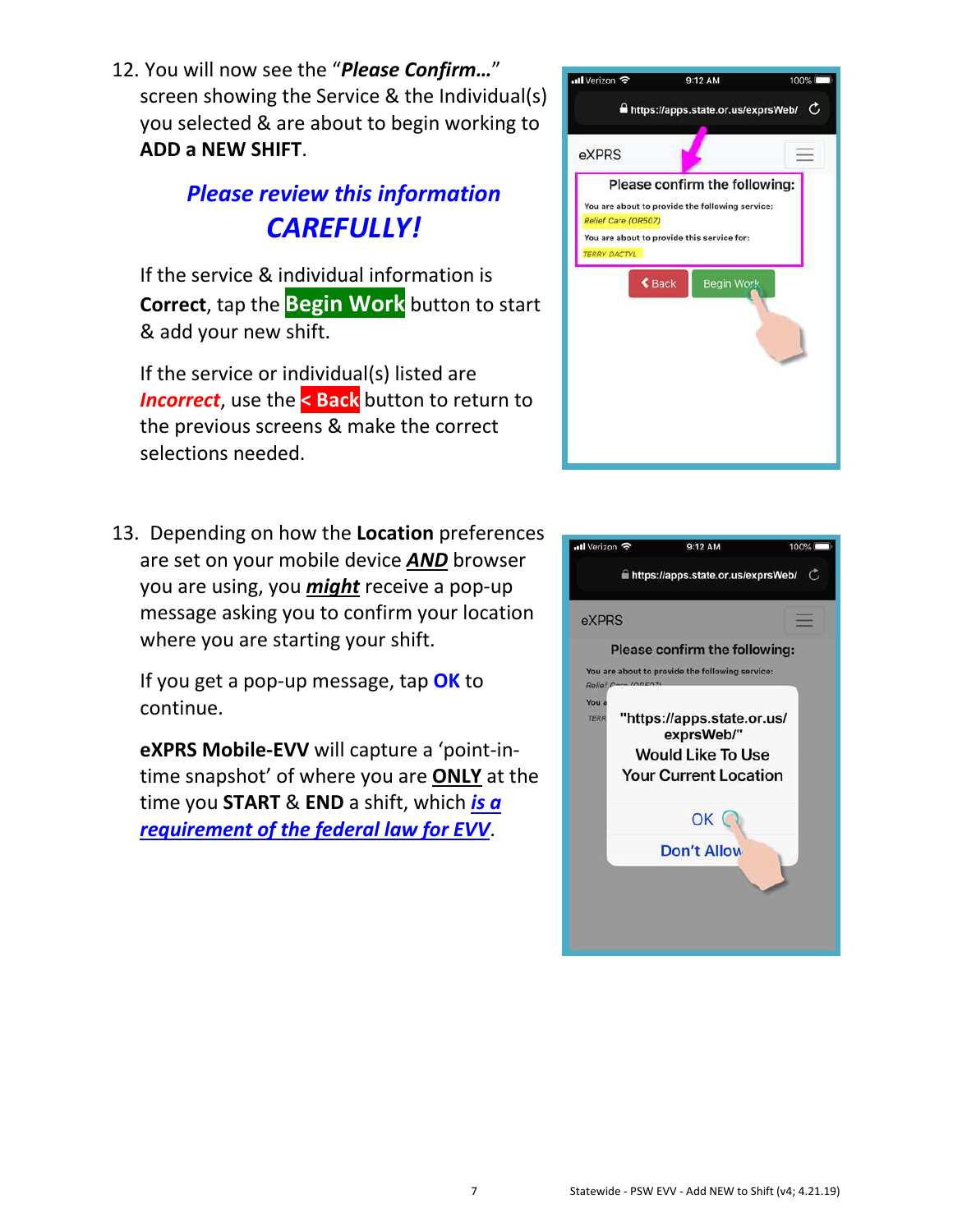14. Once you have tapped **Begin Work** to **ADD a NEW SHIFT**, **eXPRS Mobile-EVV** will display a confirmation message, noting you are about to begin a "**group**" service.

Tap the **Confirm** button to **ADD the NEW SHIFT**.

## *OR*

Tap the **Return to Dashboard** button to *not add* the NEW SHIFT.



15. With your **NEW SHIFT ADDED**, you'll be taken back to the **eXPRS Mobile-EVV**  dashboard, where you will see ALL shifts currently running for you.

| ull Verizon 후 | 9:12 AM                                                                                                                                                                                     | 100%            |
|---------------|---------------------------------------------------------------------------------------------------------------------------------------------------------------------------------------------|-----------------|
|               | https://apps.state.or.us/exprsWeb/                                                                                                                                                          | C               |
| eXPRS         |                                                                                                                                                                                             |                 |
|               | You have been working for:<br><b>THYME, JUSTIN</b><br>Attendant Care (OR526) 09:11 AM 3/25/2019<br><b>DACTYL, TERRY</b><br>Relief Care (OR507) 09:12 AM 3/25/2019<br><b>Start New Shift</b> | <b>End Work</b> |
|               |                                                                                                                                                                                             |                 |